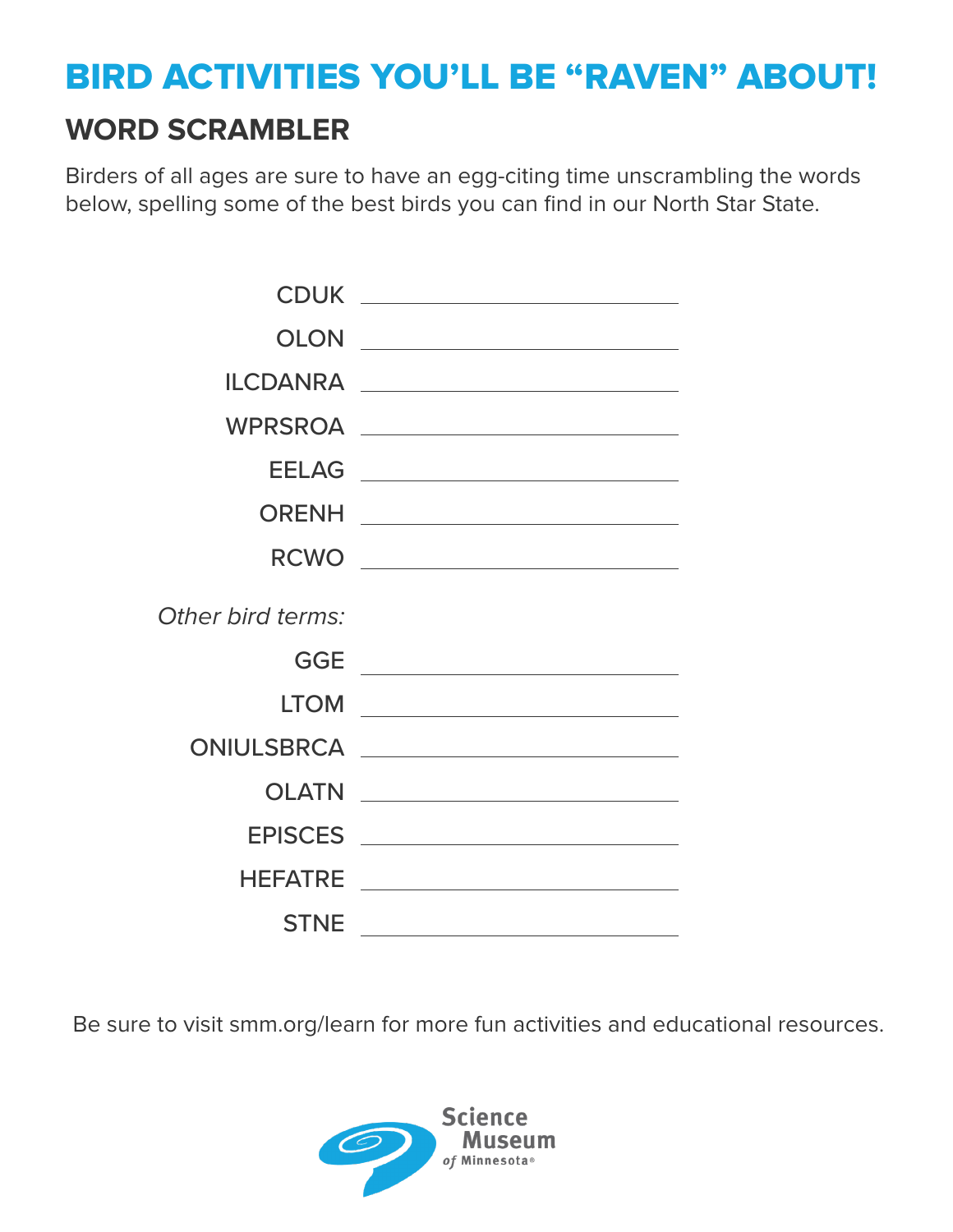### **WORD SCRAMBLER**

This activity is for serious birders! Keep your eagle eyes focused and piece together the bird-themed words below.

| <b>AILONZTOAVCI</b>            |                                                                                                                        |
|--------------------------------|------------------------------------------------------------------------------------------------------------------------|
| <b>TIEORRTRY</b>               | <u> 1989 - Johann Barn, mars ann an t-Amhain ann an t-Amhain an t-Amhain an t-Amhain an t-Amhain an t-Amhain an t-</u> |
| <b>IRGTINMOA</b>               | <u> 1989 - Johann Barbara, martxa alemaniar arg</u>                                                                    |
| <b>BTIAVESONOR</b>             | <u> 1989 - Johann Barbara, martxa alemaniar arg</u>                                                                    |
| <b>OIVOUTELN</b>               | <u> 1989 - Johann Stein, marwolaethau a bhann an t-Amhainn an t-Amhainn an t-Amhainn an t-Amhainn an t-Amhainn a</u>   |
| <b>FLUCUAR</b>                 |                                                                                                                        |
| <b>ULRBEBA</b>                 | <u> 1989 - Johann Barbara, martxa alemaniar a</u>                                                                      |
| <b>IRADZZG</b>                 |                                                                                                                        |
| <b>LOYNHPEOG</b>               | <u> 1980 - Johann Barbara, martxa alemaniar a</u>                                                                      |
| <b>LOTNHYOIOGR</b>             |                                                                                                                        |
| <b>SXRYIN</b>                  |                                                                                                                        |
| <b>ONTULNCRA</b>               |                                                                                                                        |
| <b>NEORVUTCISSIO</b>           | <u> 1989 - Johann Stein, marwolaethau a bhann an t-Amhainn an t-Amhainn an t-Amhainn an t-Amhainn an t-Amhainn an</u>  |
| <b>IEODTANNULIRIC WLOAFRI</b>  |                                                                                                                        |
| <b>LEKLESTA TONAZTEPMUIINA</b> | <u> 1989 - Johann Barn, mars ann an t-Amhain Aonaichte ann an t-Aonaichte ann an t-Aonaichte ann an t-Aonaichte a</u>  |

Be sure to visit smm.org/learn for more fun activities and educational resources.

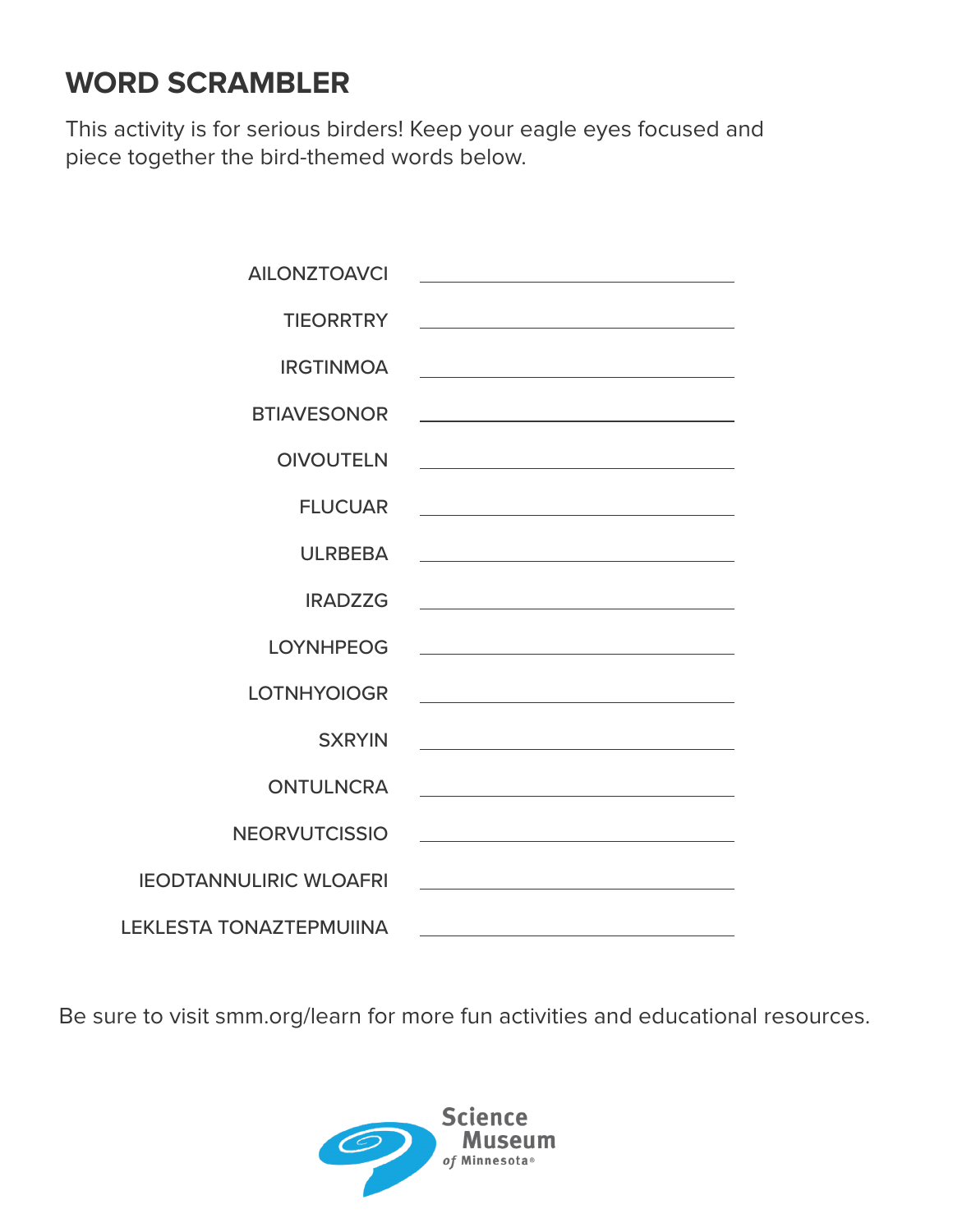# **WORD SEARCH**

If you love birds and learning fun facts about the many species that live in Minnesota, this activity will make your heart sing. Words will fly on the page forwards, backwards, up-and-down, and diagonally.

> YKPBBORKYHMNICTHIDNU KCIWFQFSRUDDQIUVLOEX ZOLNLHITFWAYPFXEONGN TREEOUVNZNBBALDEAGLE WVACBR J B R U F F E D G R O U S E O I T X J A T Z Z Z Q S A J G N X L M D ODESYQRHGTDZZZBRDHFI DKDOAZCREXOGCRXFVIVX D T W U E N M A E R C H I C K A D E E B UFOPYRDRHDNHUDTOPYUI CQOCTTIHTLOSIBXCYDZO KKDVOFVLIXVWHTYQGRZF ZFPBOMWTRLBSLRIHGIFZ CVEKIKMATOLKFIIUDGHB UECJKIZORPDCGJAKINQD I Q K I S Y S K N B F S R W Y E E B O W I | EOLWZGWLLEBAOHUYCS C J R F R J M R O C O E L V N L U C M S VBTOCLSUXJIORHXEXXPO EXFKYXGWTAVMNKDSZEAT

PILEATED WOODPECKER NORTHERN SHRIKE SANDHILL CRANE RUFFED GROUSE

COMMON LOON BALD EAGLE BARRED OWL **CHICKADEE** 

WARRI FR WOOD DUCK **CORVID** 

Be sure to visit smm.org/learn for more fun activities and educational resources.

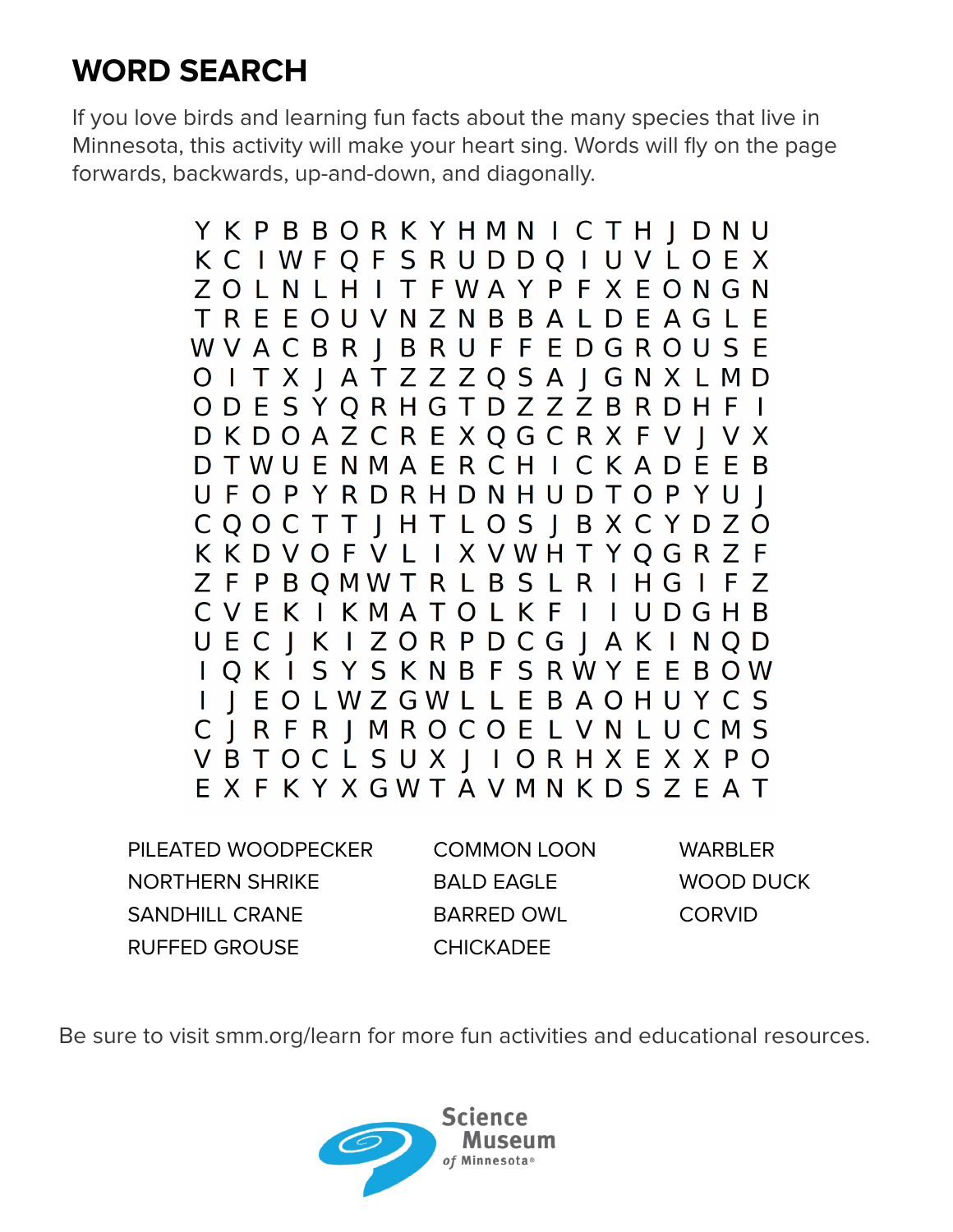## **WORD SEARCH**

Did you know these fun bird facts?

**Sandhill Crane** may have inspired the Mothman legend.

**Corvid** can be territorial and aren't scared to face off with bigger animals!

**Northern Shrike** impale their prey on thorns.

**Warbler** has many different species migrate through Minnesota.

**Ruffed Grouse** are often seen flitting across or hovering around trees and shrubs to catch tiny insects.

**Wood Duck** are easy to see in small ponds and wetlands like Reservoir Woods and Central Park.

**Common Loon** is Minnesota's state bird.

**Bald Eagle** became extremely endangered due to hunting by humans, habitat destruction, and the insecticide DDT.

**Barred Owl** can be heard in the Twin Cities. Its song is "who-cooks-for-you."

**Chickadee's** call sounds something like "chick-a-dee."

**Pileated Woodpecker** is the inspiration for Woody the Woodpecker. They are sometimes confused with Ivory-Billed Woodpeckers.

Learn more about birds and follow our #WingedWednesday series on social media. Dr. Catherine Early, our Barbara Brown Chair of Ornithology, will share some of her favorite avian acquaintances and anecdotes. Be sure to also visit smm.org/learn for more fun activities and educational resources.

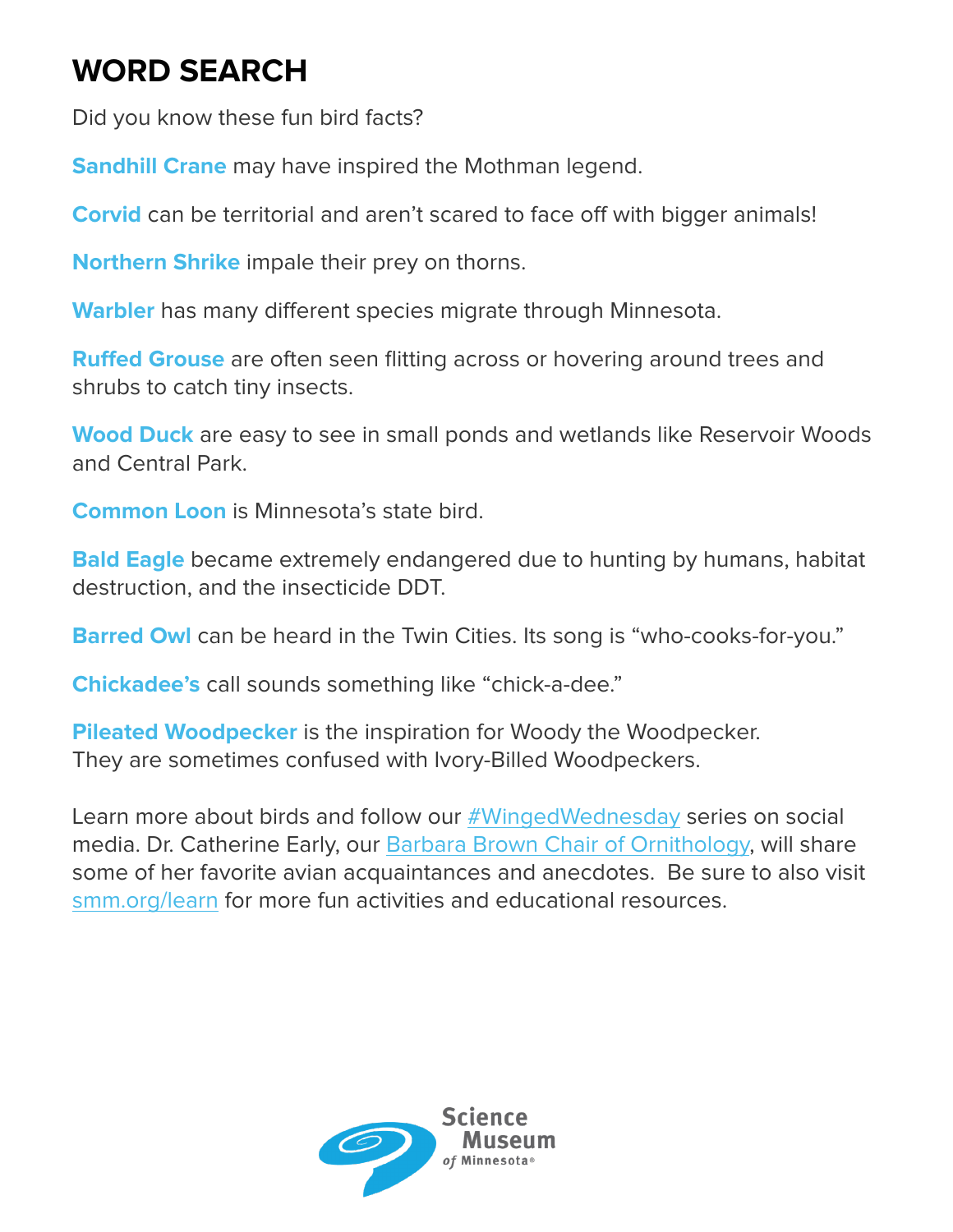### **ANSWER KEY | WORD SCRAMBLE**



| <b>CDUK</b>     | <b>DUCK</b>     | <b>GGE</b>        | <b>EGG</b>        |
|-----------------|-----------------|-------------------|-------------------|
| <b>OLON</b>     | <b>LOON</b>     | <b>LTOM</b>       | <b>MOLT</b>       |
| <b>ILCDANRA</b> | <b>CARDINAL</b> | <b>ONIULSBRCA</b> | <b>BINOCULARS</b> |
| <b>WPRSROA</b>  | <b>SPARROW</b>  | <b>OLATN</b>      | <b>TALON</b>      |
| <b>EELAG</b>    | <b>EAGLE</b>    | <b>EPISCES</b>    | <b>SPECIES</b>    |
| <b>ORENH</b>    | <b>HERON</b>    | <b>HEFATRE</b>    | <b>FEATHER</b>    |
| <b>RCWO</b>     | <b>CROW</b>     | <b>STNE</b>       | <b>NEST</b>       |

| <b>AILONZTOAVCI</b>            | <b>VOCALIZATION</b>            |
|--------------------------------|--------------------------------|
| <b>TIEORRTRY</b>               | <b>TERRITORY</b>               |
| <b>IRGTINMOA</b>               | <b>MIGRATION</b>               |
| <b>BTIAVESONOR</b>             | <b>OBSERVATION</b>             |
| <b>OIVOUTELN</b>               | <b>EVOLUTION</b>               |
| <b>FLUCUAR</b>                 | <b>FURCULA</b>                 |
| <b>ULRBEBA</b>                 | <b>BARBULE</b>                 |
| <b>IRADZZG</b>                 | <b>GIZZARD</b>                 |
| <b>LOYNHPEOG</b>               | <b>PHENOLOGY</b>               |
| <b>LOTNHYOIOGR</b>             | <b>ORNITHOLOGY</b>             |
| <b>SXRYIN</b>                  | <b>SYRINX</b>                  |
| <b>ONTULNCRA</b>               | <b>NOCTURNAL</b>               |
| <b>NEORVUTCISSIO</b>           | <b>INSECTIVOROUS</b>           |
| <b>IEODTANNULIRIC WLOAFRI</b>  | <b>UNIDIRECTIONAL AIRFLOW</b>  |
| <b>LEKLESTA TONAZTEPMUIINA</b> | <b>SKELETAL PNEUMATIZATION</b> |